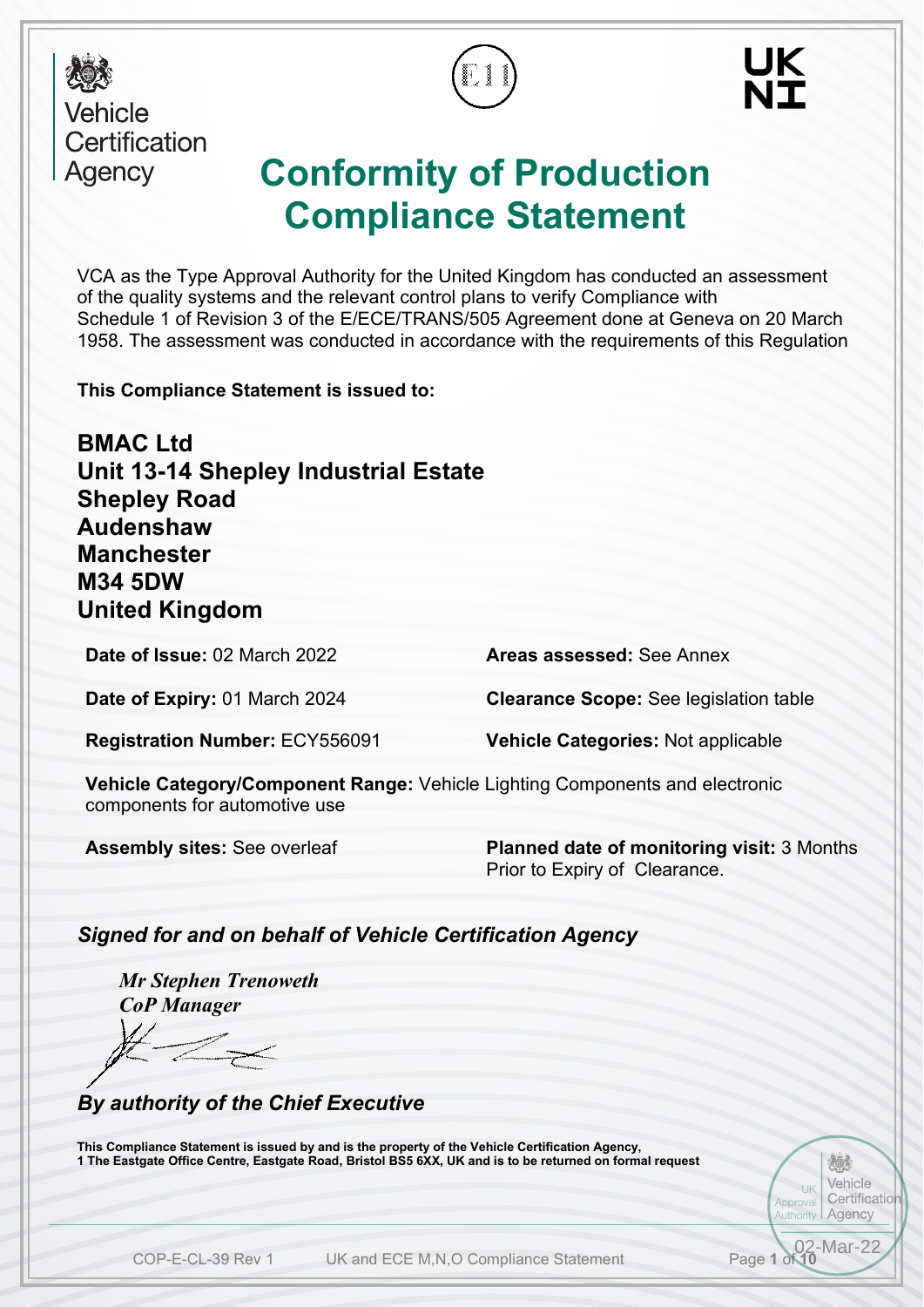爆 Vehicle Certification Agency

Assembly Plants:

**BMAC Ltd Unit 13-14 Shepley Industrial Estate Shepley Road Audenshaw Manchester M34 5DW United Kingdom**

 Manufacturer's EU Representative:

**Not applicable**

Manufacturer's GB / NI Representative:

**Not applicable**

炒 Vehicle UK Certification Approval Authority Agency Page 2 of 10<br>Page 2 of 10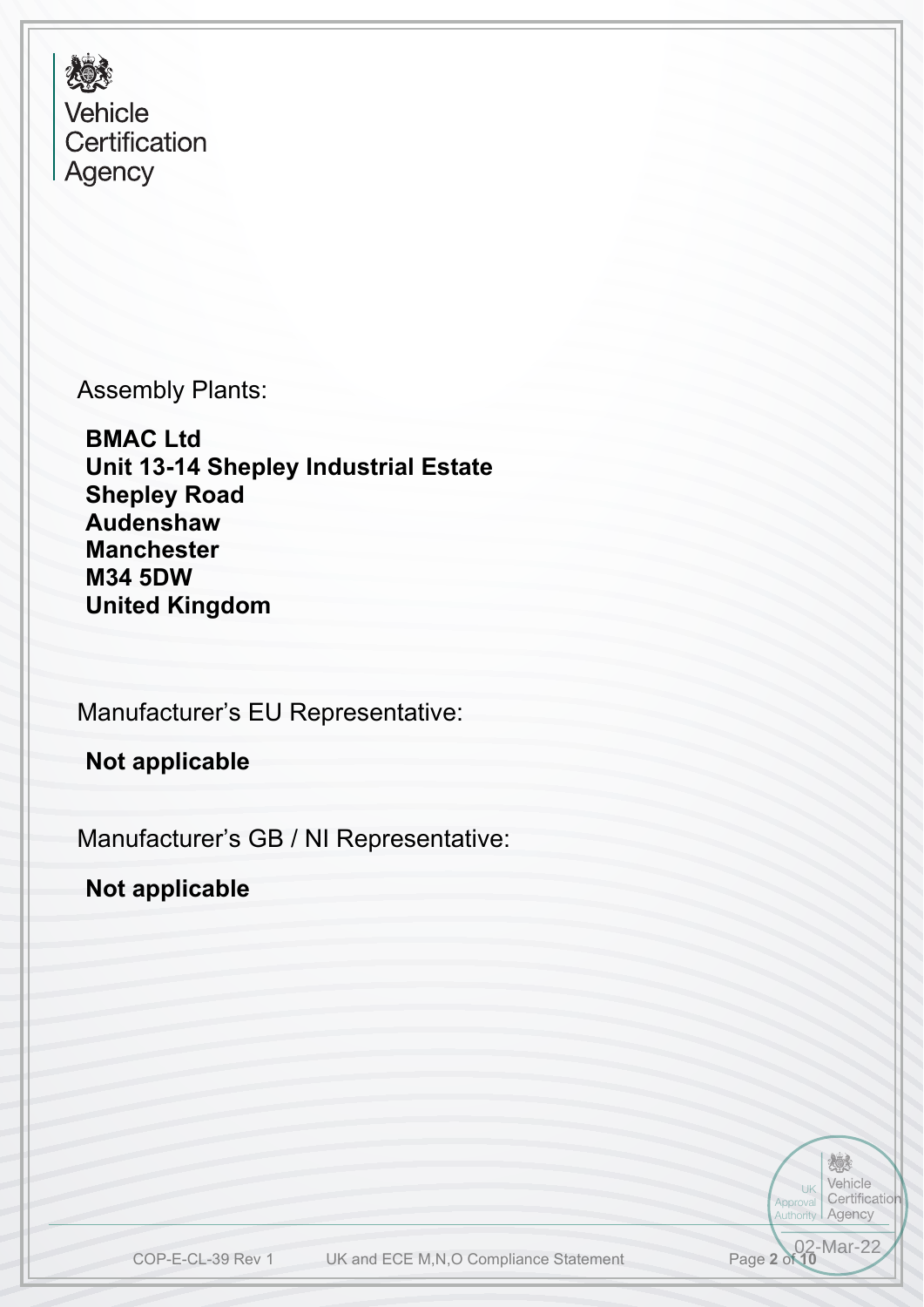

## **Annex**

### **General Information**

- There may be additional surveillance visits carried out during the validation period
- Audits conducted at approval holders may lead to audits at assembly plants and vice versa
- On-site audit due prior to Compliance Statement expiry

#### *Please note:*

*VCA requires that type approval holders stay with their original Technical Service and that moves from one Technical Service to another are only possible in exceptional circumstances. In the case where this is required please consult the appropriate VCA team.*

#### **Areas assessed:**

 Schedule 1 of Revision 3 of the E/ECE/TRANS/505 1958 Relevant processes and procedures required by mentioned legislation in following sheets and including:

### **Documents examined:**

Relevant CoP documentation including Quality Documents, ISO certificate(s), procedures, control plans & records.

#### **Other Member State approvals checked at time of audit:** None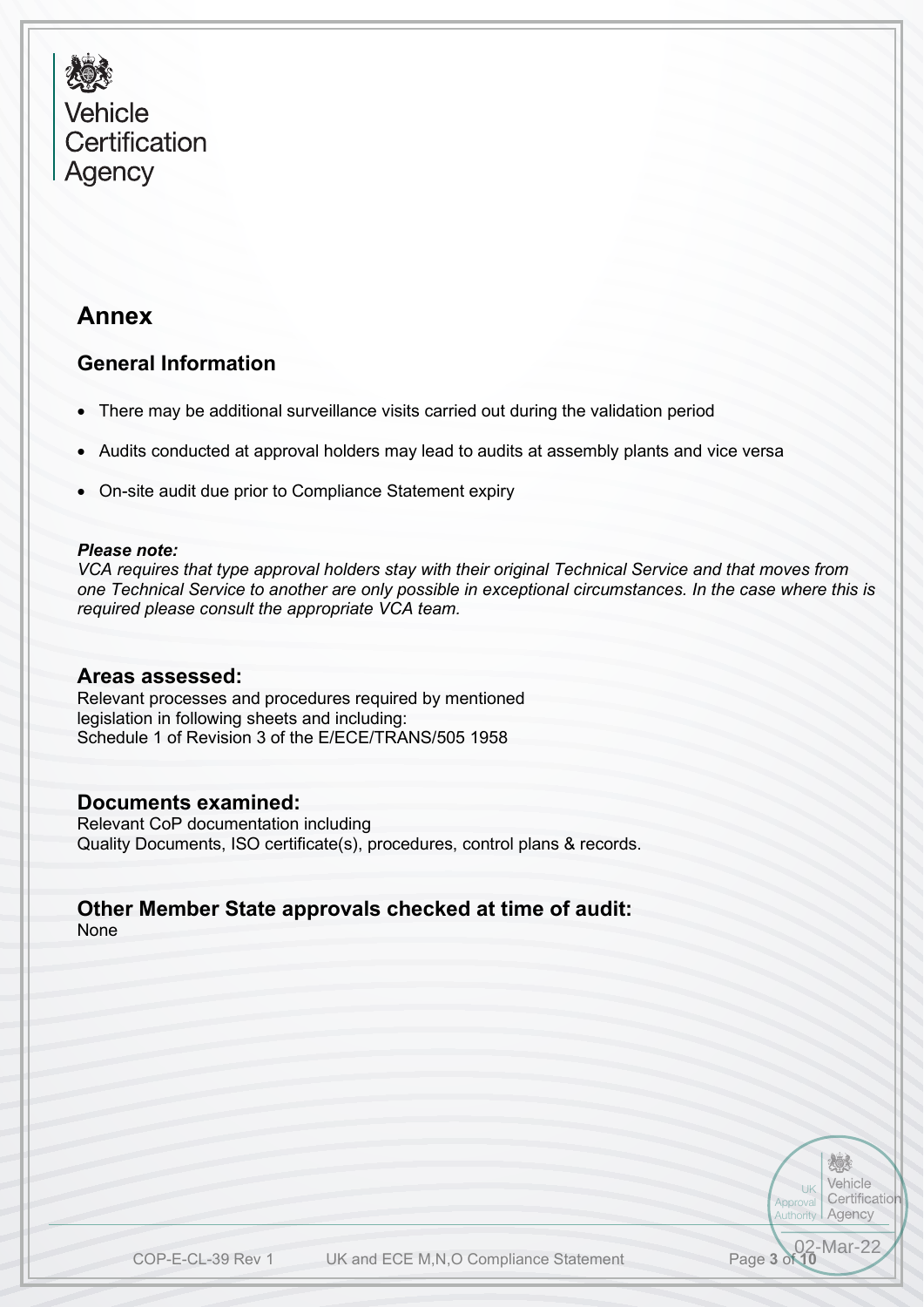# **List of legislation covered by this compliance statement**

| <b>Whole Vehicle</b>                              | <b>Regulation</b><br>(ECE) | <b>Directive</b><br>(EC) | <b>Regulation</b><br>$(EU)^1$ | <b>Applicable</b> |
|---------------------------------------------------|----------------------------|--------------------------|-------------------------------|-------------------|
| International Whole Vehicle Type Approval (IWVTA) |                            |                          |                               | No                |
| UK(NI) / GB in line with 2018/858/EU (WVTA)       |                            |                          | 2018/858                      | No                |
| UK(NI) / GB in line with Small Series (KS18/858)  |                            |                          | 2018/858                      | No                |
| UK(NI) / GB in line with 2007/46/EC (WVTA)        |                            | 2007/46                  |                               | No                |
| UK(NI) / GB in line with Small series (KS07/46)   |                            | 2007/46                  |                               | No                |

| Whole Vehicle United Kingdom National                                 | Part 2 | Part 3 | Part 4 |
|-----------------------------------------------------------------------|--------|--------|--------|
| National Small Series Type Approval (NKS) SI 2020 No. 818 Schedule 1. | No     | No     | Nc     |
| National Small Series Type Approval (NKS) SI 2009 No. 717 Schedule 4. | No     | No     | Nc     |

| <b>Item</b>    | <b>Subject</b>                                                                                        | Dir $(EC)^1$ | Reg (EU) <sup>1</sup> | <b>Reg</b><br>(ECE) | <b>Installation</b> | <b>Component</b>                      |
|----------------|-------------------------------------------------------------------------------------------------------|--------------|-----------------------|---------------------|---------------------|---------------------------------------|
| 1              | Permissible sound level                                                                               | 70/157       |                       |                     | No                  |                                       |
| 1A             | Sound level                                                                                           |              | 540/2014              | 51                  | No                  | <b>No</b>                             |
| 2A             | Emissions (Euro 5 and 6) light-<br>duty vehicles/access to<br>information                             |              | 715/2007              |                     | No                  | No                                    |
| 3              | Fuel tanks/rear protective devices                                                                    | 70/221       |                       |                     | No                  | No                                    |
| 3A             | Prevention of fire risks (liquid fuel<br>tanks)                                                       |              | 661/2009              | 34                  | No                  | No                                    |
| 3B             | Rear underrun protective devices<br>(RUPDs) and their installation;<br>rear underrun protection (RUP) |              | 661/2009              | 58                  | No                  | No                                    |
| 4              | Rear registration plate space                                                                         | 70/222       |                       |                     | No                  |                                       |
| 4A             | Space for mounting and fixing rear<br>registration plates                                             |              | 661/2009<br>1003/2010 |                     | No                  |                                       |
| 5              | Steering effort                                                                                       | 70/311       |                       |                     | No                  |                                       |
| 5A             | Steering equipment                                                                                    |              | 661/2009              | 79                  | <b>No</b>           |                                       |
| 6              | Door latches and hinges                                                                               | 70/387       |                       |                     | No                  |                                       |
| 6A             | Vehicle access and<br>manoeuvrability (steps, running<br>boards and handholds)                        |              | 661/2009<br>130/2012  |                     | No                  |                                       |
| 6B             | Door latches and door retention<br>components                                                         |              | 661/2009              | 11                  | No                  |                                       |
| $\overline{7}$ | Audible warning Directive                                                                             | 70/388       |                       |                     | No                  | <b>No</b>                             |
| 7A             | Audible warning devices and<br>signals                                                                |              | 661/2009              | 28                  | No.                 | No                                    |
| 8              | Indirect vision devices                                                                               | 2003/97      |                       |                     | No.                 | No                                    |
| 8A             | Devices for indirect vision and<br>their installation                                                 |              | 661/2009              | 46                  | No.                 | No                                    |
| 9              | <b>Braking</b>                                                                                        | 71/320       |                       |                     | No                  |                                       |
| <b>9A</b>      | Braking of vehicles and trailers                                                                      |              | 661/2009              | 13                  | No                  |                                       |
| 9B             | Braking of passenger cars                                                                             |              | 661/2009              | $13-H$              | No.                 |                                       |
| 10             | Radio interference<br>(electromagnetic compatibility)                                                 | 72/245       |                       |                     | No                  | Yes                                   |
| 10A            | Electromagnetic compatibility                                                                         |              | 661/2009              | 10                  | No                  | Yes                                   |
| 11             | Diesel Smoke                                                                                          | 72/306       |                       | 24                  | No                  |                                       |
| 12             | Interior fittings                                                                                     | 74/60        |                       |                     | No                  | 爆                                     |
| 12A            | Interior fittings                                                                                     |              | 661/2009              | 21                  | No                  | Vehicle                               |
| 13             | Anti-theft and immobiliser                                                                            | 74/61        |                       |                     | No                  | Noertificatio<br>Approval<br>l Agency |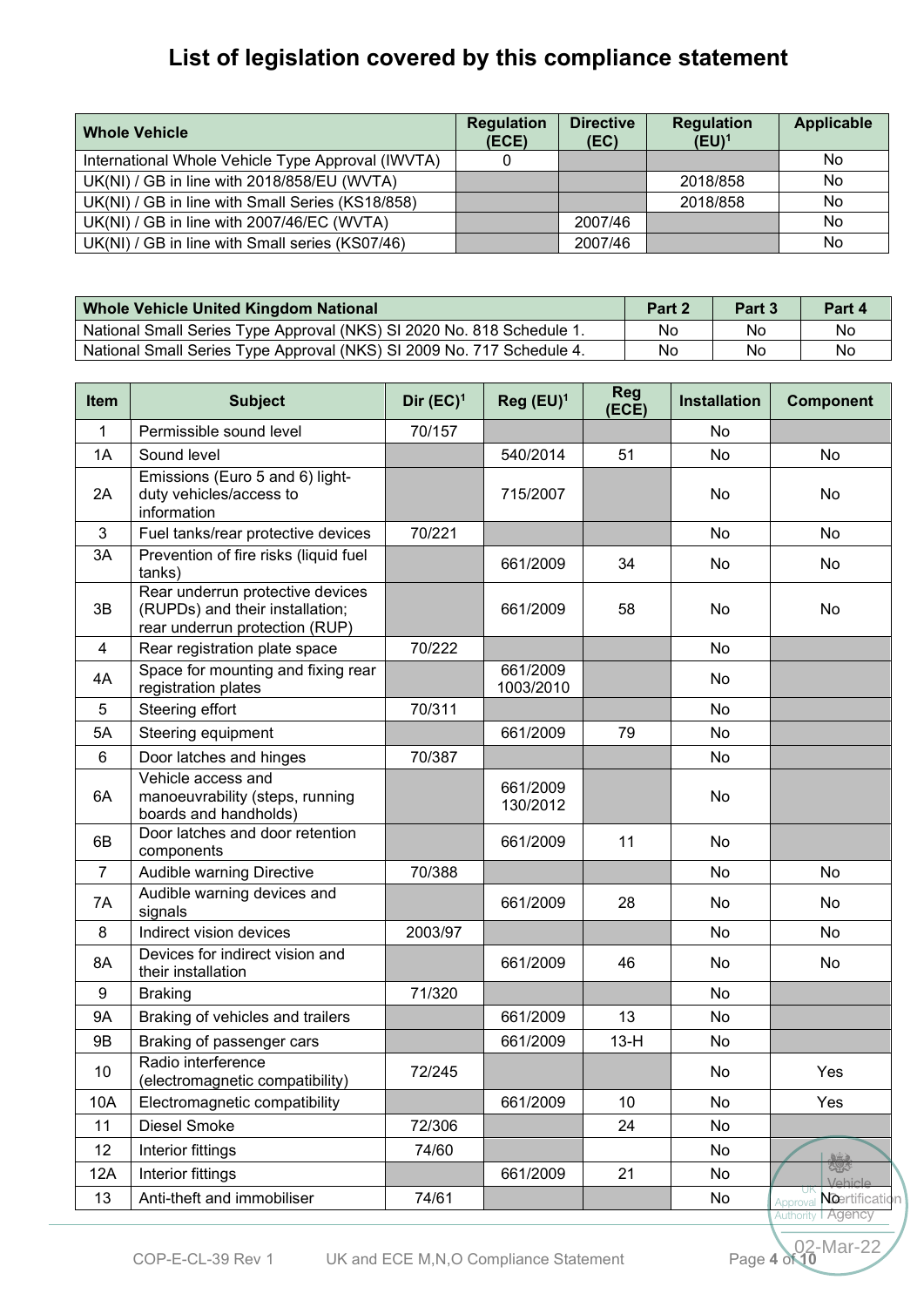| 13A | Protection of motor vehicles<br>against unauthorised use                                                                             |        | 661/2009             | 18             | No  |           |
|-----|--------------------------------------------------------------------------------------------------------------------------------------|--------|----------------------|----------------|-----|-----------|
|     | Protection of motor vehicles                                                                                                         |        |                      |                |     |           |
| 13B | against unauthorised use                                                                                                             |        | 661/2009             | 116            | No. | No.       |
| 14  | Protective steering                                                                                                                  | 74/297 |                      |                | No  |           |
| 14A | Protection of the driver against the<br>steering mechanism in the event<br>of impact                                                 |        | 661/2009             | 12             | No. |           |
| 15  | Seat strength                                                                                                                        | 74/408 |                      |                | No  | <b>No</b> |
| 15A | Seats, their anchorages and any<br>head restraints                                                                                   |        | 661/2009             | 17             | No. |           |
| 15B | Seats of large passenger vehicles                                                                                                    |        | 661/2009             | 80             | No. | <b>No</b> |
| 16  | <b>Exterior projections</b>                                                                                                          | 74/483 |                      |                | No  | No        |
| 16A | <b>External projections</b>                                                                                                          |        | 661/2009             | 26             | No. | No        |
| 17  | Speedometer and reverse gear                                                                                                         | 75/443 |                      |                | No. |           |
| 17A | Vehicle access and<br>manoeuvrability (reverse gear)                                                                                 |        | 661/2009<br>130/2012 |                | No  |           |
| 17B | Speedometer equipment including<br>its installation                                                                                  |        | 661/2009             | 39             | No. | No        |
| 18  | <b>Statutory Plates</b>                                                                                                              | 76/114 |                      |                | No. |           |
| 18A | Manufacturer's statutory plate and<br>vehicle identification number                                                                  |        | 661/2009<br>19/2011  |                | No  |           |
| 19  | Seat-belt anchorages                                                                                                                 | 76/115 |                      |                | No. |           |
| 19A | Safety-belt anchorages, Isofix<br>anchorages systems and Isofix                                                                      |        | 661/2009             | 14             | No. |           |
|     | top tether anchorages                                                                                                                |        |                      |                |     |           |
| 20  | Installation of lighting and light<br>signalling devices                                                                             | 76/756 |                      |                | No. |           |
| 20A | Installation of lighting and light-<br>signalling devices on vehicles                                                                |        | 661/2009             | 48             | No  |           |
| 21  | Retro reflectors                                                                                                                     | 76/757 |                      |                |     | No        |
| 21A | Retro-reflecting devices for power-<br>driven vehicles and their trailers<br>Regulation                                              |        | 661/2009             | 3              |     | No        |
| 22  | End-outline, front-position (side),<br>rear-position (side), stop, side<br>marker, daytime running lamps                             | 76/758 |                      |                |     | Yes       |
| 22A | Front and rear position lamps,<br>stop-lamps and end-outline<br>marker lamps for motor vehicles<br>and their trailers                |        | 661/2009             | $\overline{7}$ |     | Yes       |
| 22B | Daytime running lamps for power-<br>driven vehicles<br>Regulation                                                                    |        | 661/2009             | 87             |     | No        |
| 22C | Side-marker lamps for motor<br>vehicles and their trailers                                                                           |        | 661/2009             | 91             |     | No        |
| 23  | <b>Direction indicators</b>                                                                                                          | 76/759 |                      |                |     | Yes       |
| 23A | Direction indicators for power-<br>driven vehicles and their trailers                                                                |        | 661/2009             | 6              |     | Yes       |
| 24  | Rear registration plate lamps                                                                                                        | 76/760 |                      |                |     | No        |
| 24A | Illumination of rear-registration<br>plates of power-driven vehicles<br>and their trailers                                           |        | 661/2009             | 4              |     | No        |
| 25  | Headlamps (including bulbs)                                                                                                          | 76/761 |                      |                |     | <b>No</b> |
| 25A | Power-driven vehicle's sealed-<br>beam headlamps (SB) emitting an<br>European asymmetrical passing<br>beam or a driving beam or both |        | 661/2009             | 31             |     | No.<br>精  |
|     |                                                                                                                                      |        |                      |                |     | Vehicle   |

Approval **Authority** 

Mar-22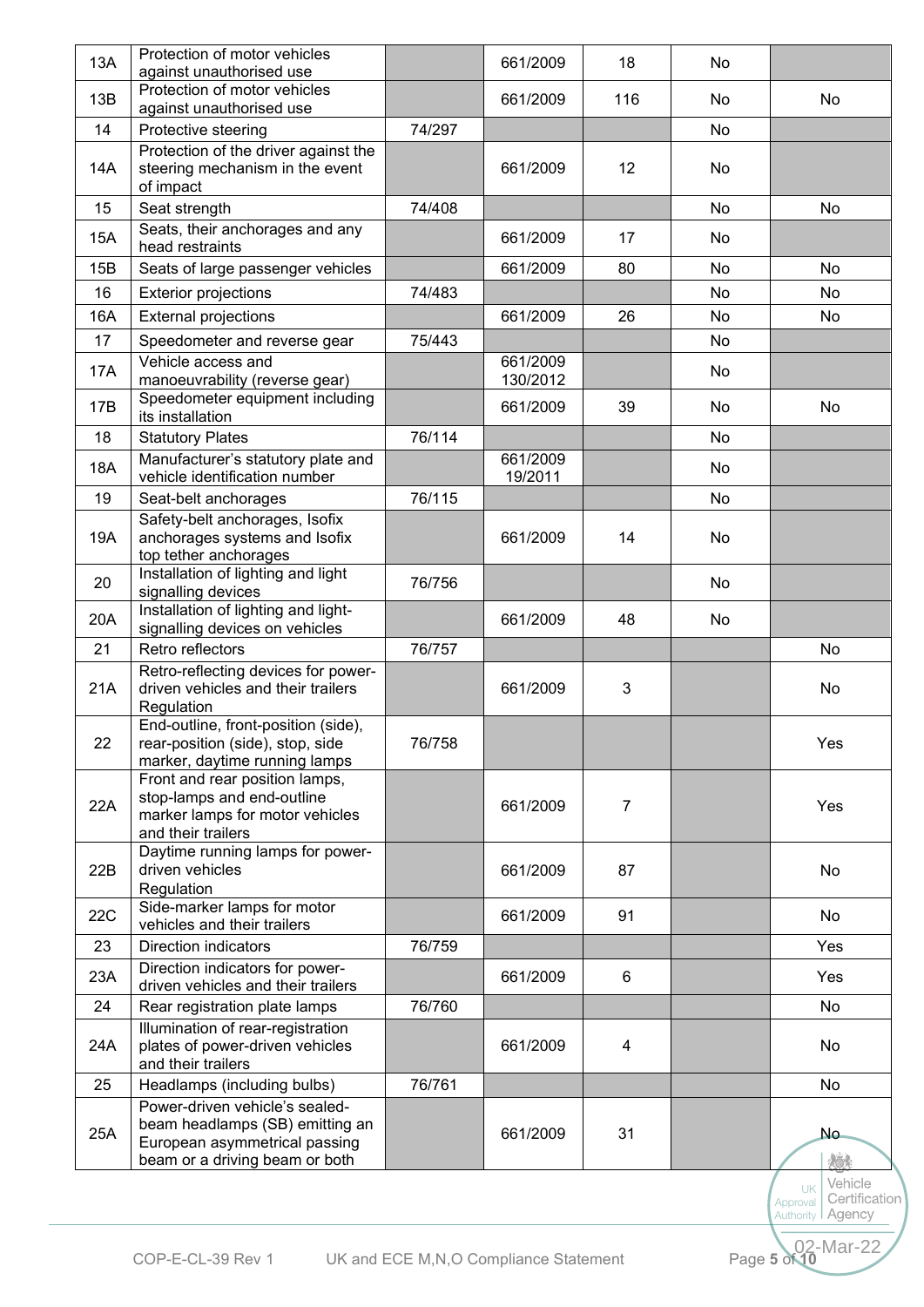| 25B | Filament lamps for use in<br>approved lamp units of power-                                                                                              |         | 661/2009              | 37  |     | No                            |
|-----|---------------------------------------------------------------------------------------------------------------------------------------------------------|---------|-----------------------|-----|-----|-------------------------------|
|     | driven vehicles and their trailers                                                                                                                      |         |                       |     |     |                               |
| 25C | Motor vehicle headlamps<br>equipped with gas-discharge light<br>sources                                                                                 |         | 661/2009              | 98  |     | No                            |
| 25D | Gas-discharge light sources for<br>use in approved gas-discharge<br>lamp units of power-driven<br>vehicles                                              |         | 661/2009              | 99  |     | No                            |
| 25E | Motor vehicle headlamps emitting<br>an asymmetrical passing beam or<br>a driving beam or both and<br>equipped with filament lamps<br>and/or LED modules |         | 661/2009              | 112 |     | No                            |
| 25F | Adaptive front-lighting systems<br>(AFS) for motor vehicles                                                                                             |         | 661/2009              | 123 |     | No                            |
| 26  | Front fog lamps                                                                                                                                         | 76/762  |                       |     |     | No                            |
| 26A | Power-driven vehicle front fog<br>lamps                                                                                                                 |         | 661/2009              | 19  |     | No                            |
| 27  | Towing hooks                                                                                                                                            | 77/389  |                       |     | No  |                               |
| 27A | Towing device                                                                                                                                           |         | 661/2009<br>1005/2010 |     | No  |                               |
| 28  | Rear fog lamps                                                                                                                                          | 77/538  |                       |     |     | Yes                           |
| 28A | Rear fog lamps for power- driven<br>vehicles and their trailers                                                                                         |         | 661/2009              | 38  |     | Yes                           |
| 29  | Reversing lamps                                                                                                                                         | 77/539  |                       |     |     | Yes                           |
| 29A | Reversing lights for power- driven<br>vehicles and their trailers                                                                                       |         | 661/2009              | 23  |     | Yes                           |
| 30  | Parking lamps                                                                                                                                           | 77/540  |                       |     |     | <b>No</b>                     |
| 30A | Parking lamps for power- driven<br>vehicles                                                                                                             |         | 661/2009              | 77  |     | No                            |
| 31  | Seat-belts and restraint systems                                                                                                                        | 77/541  |                       |     | No  | <b>No</b>                     |
| 31A | Safety-belts, restraint systems,<br>child restraint systems and Isofix<br>child restraint systems                                                       |         | 661/2009              | 16  | No  | No                            |
| 32  | Forward vision                                                                                                                                          | 77/649  |                       |     | No  |                               |
| 32A | Forward field of vision                                                                                                                                 |         | 661/2009              | 125 | No  |                               |
| 33  | Identification of controls, telltales<br>and indicators                                                                                                 | 78/316  |                       |     | No  |                               |
| 33A | Location and identification of hand<br>controls, tell-tales and indicators                                                                              |         | 661/2009              | 121 | No  |                               |
| 34  | Defrost/demist                                                                                                                                          | 78/317  |                       |     | No. |                               |
| 34A | Windscreen defrosting and<br>demisting systems                                                                                                          |         | 661/2009<br>672/2010  |     | No  |                               |
| 35  | Wash/wipe                                                                                                                                               | 78/318  |                       |     | No. | No                            |
| 35A | Windscreen wiper and washer<br>systems                                                                                                                  |         | 661/2009<br>1008/2010 |     | No. | No                            |
| 36  | Heating systems                                                                                                                                         | 2001/56 |                       |     | No. | No                            |
| 36A | Heating systems                                                                                                                                         |         | 661/2009              | 122 | No. | No                            |
| 37  | Wheel guards                                                                                                                                            | 78/549  |                       |     | No  |                               |
| 37A | Wheel guards                                                                                                                                            |         | 661/2009<br>1009/2010 |     | No. |                               |
| 38  | <b>Head restraints</b>                                                                                                                                  | 78/932  |                       |     | No  | No                            |
| 38A | Head restraints (headrests),<br>whether or not incorporated in<br>vehicle seats                                                                         |         | 661/2009              | 25  | No  | No-                           |
| 40  | <b>Engine Power</b>                                                                                                                                     | 80/1269 |                       |     | No  | $rac{1}{\sqrt{2}}$<br>Vehicle |
|     |                                                                                                                                                         |         |                       |     |     | Certification<br>Approval     |

**Authority**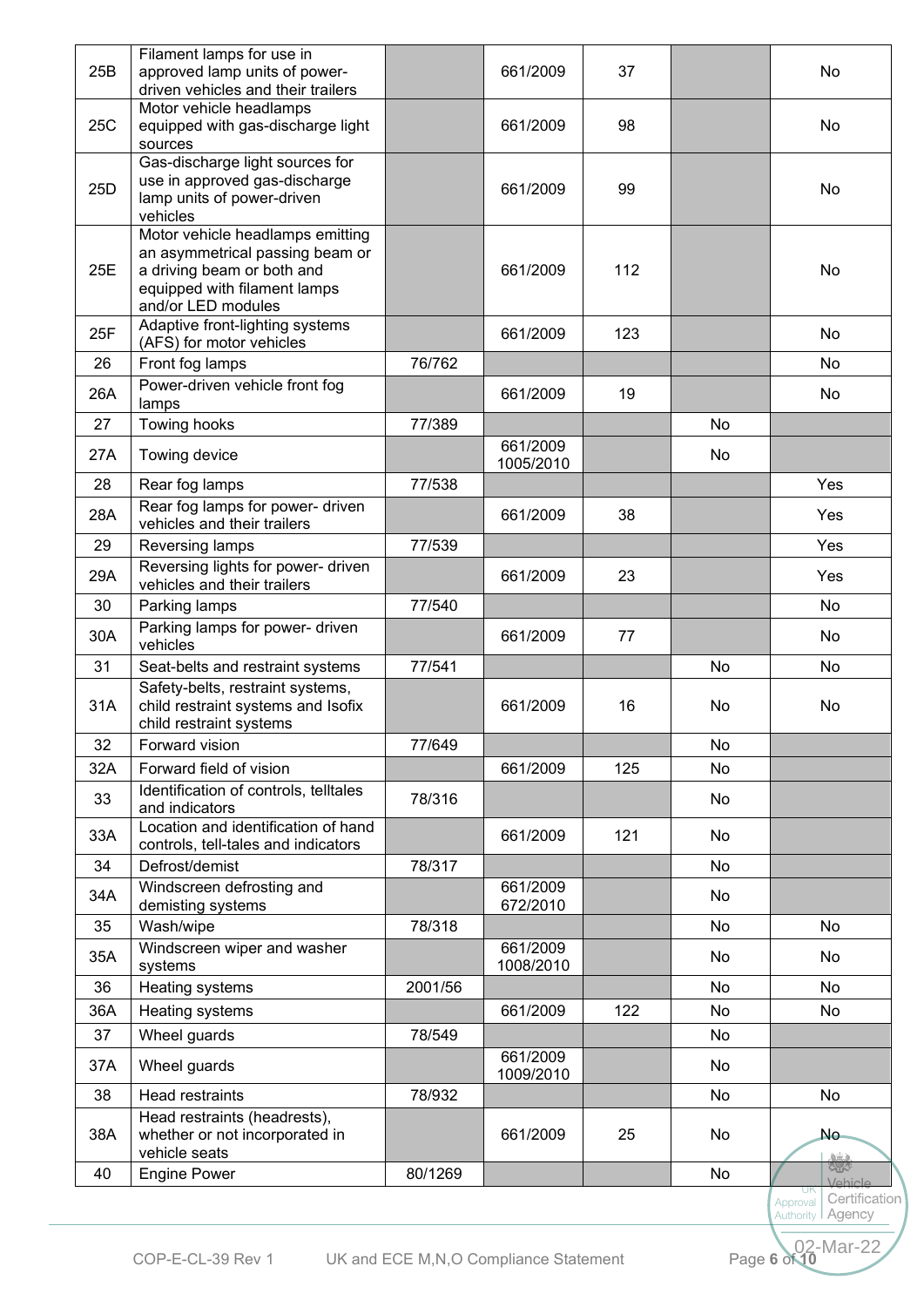| 41  | Emissions (Euro IV and V) heavy<br>duty vehicles                                                                  | 2005/55 |                       | 49  | No  | No                                     |
|-----|-------------------------------------------------------------------------------------------------------------------|---------|-----------------------|-----|-----|----------------------------------------|
| 41A | Emissions (Euro IV) heavy duty<br>vehicles / access to information                                                |         | 595/2009              |     | No. | No                                     |
| 41B | CO2 Heavy Goods Emissions and<br><b>Fuel Consumption</b>                                                          |         | 2017/2400             |     | No  |                                        |
| 42  | Lateral protection                                                                                                | 89/297  |                       |     | No. | <b>No</b>                              |
| 42A | Lateral protection of goods<br>vehicles                                                                           |         | 661/2009              | 73  | No. | No                                     |
| 43  | Spray suppression systems                                                                                         | 91/226  |                       |     | No. | No                                     |
| 43A | Spray suppression systems                                                                                         |         | 661/2009<br>109/2011  |     | No. | No                                     |
| 44  | Masses and dimensions (cars)                                                                                      | 92/21   |                       |     | No  |                                        |
| 44A | Masses and dimensions                                                                                             |         | 661/2009<br>1230/2012 |     | No. |                                        |
| 45  | Safety glazing                                                                                                    | 92/22   |                       |     | No  | No                                     |
| 45A | Safety glazing materials and their<br>installation on vehicles                                                    |         | 661/2009              | 43  | No  | No                                     |
| 46  | <b>Tyres</b>                                                                                                      | 92/23   |                       |     | No  |                                        |
| 46A | Installation of tyres                                                                                             |         | 661/2009<br>458/2011  |     | No  |                                        |
| 46B | Pneumatic tyres for motor<br>vehicles and their trailers (Class<br>C <sub>1</sub>                                 |         | 661/2009              | 30  |     | No                                     |
| 46C | Pneumatic tyres for commercial<br>vehicles and their trailers (Classes<br>C <sub>2</sub> and C <sub>3</sub> )     |         | 661/2009              | 54  |     | <b>No</b>                              |
| 46D | Tyre rolling sound emissions,<br>adhesion on wet surfaces and<br>rolling resistance (Classes C1, C2<br>and C3)    |         | 661/2009              | 117 |     | <b>No</b>                              |
| 46E | Temporary-use spare unit, run-flat<br>tyres/system and tyre pressure<br>monitoring system                         |         | 661/2009              | 64  | No  | <b>No</b>                              |
| 47  | Speed limitation devices                                                                                          | 92/24   |                       |     | No  | <b>No</b>                              |
| 47A | Speed limitation of vehicles                                                                                      |         | 661/2009              | 89  | No  | No                                     |
| 48  | Masses and dimensions (vehicles<br>other than cars)                                                               | 97/27   |                       |     | No  |                                        |
| 48A | Masses and dimensions                                                                                             |         | 661/2009<br>1230/2012 |     | No  |                                        |
| 49  | External projections of cabs                                                                                      | 92/114  |                       |     | No  |                                        |
| 49A | Commercial vehicles with regard<br>to their external projections<br>forward of the cab's rear panel               |         | 661/2009              | 61  | No  |                                        |
| 50  | Couplings                                                                                                         | 94/20   |                       |     | No  | No                                     |
| 50A | Mechanical coupling components<br>of combinations of vehicles                                                     |         | 661/2009              | 55  | No. | No                                     |
| 50B | Close-coupling device (CCD);<br>fitting of an approved type of CCD                                                |         | 661/2009              | 102 | No. | No                                     |
| 51  | Flammability                                                                                                      | 95/28   |                       |     | No  | No                                     |
| 51A | Burning behaviour of materials<br>used in the interior construction of<br>certain categories of motor<br>vehicles |         | 661/2009              | 118 | No  | <b>No</b>                              |
| 52  | <b>Buses and coaches</b>                                                                                          | 2001/85 |                       |     | No. |                                        |
| 52A | M2 and M3 vehicles                                                                                                |         | 661/2009              | 107 | No. | <b>No</b>                              |
| 52B | Strength of the superstructure of<br>large passenger vehicles                                                     |         | 661/2009              | 66  | No. | 263                                    |
| 53  | Frontal impact                                                                                                    | 96/79   |                       |     | No. | Vehicle<br><b>TIK</b><br>Certification |
|     |                                                                                                                   |         |                       |     |     | Approval<br>Agency<br>Authority I      |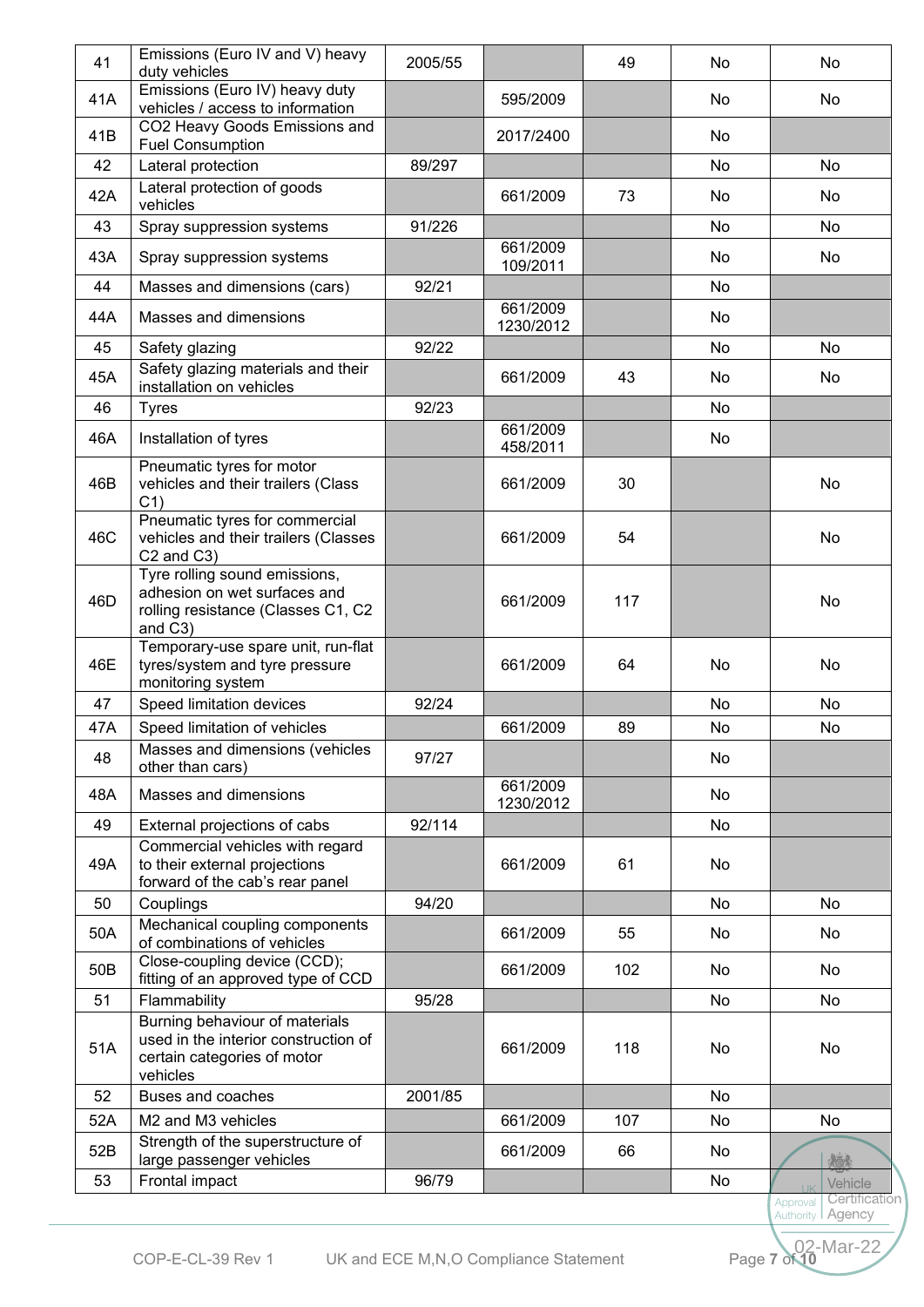| 53A                      | Protection of occupants in the<br>event of a frontal collision                                         |         | 661/2009             | 94  | No |                                                |
|--------------------------|--------------------------------------------------------------------------------------------------------|---------|----------------------|-----|----|------------------------------------------------|
| 54                       | Side impact                                                                                            | 96/27   |                      |     | No |                                                |
| 54A                      | Protection of occupants in the<br>event of lateral collision                                           |         | 661/2009             | 95  | No |                                                |
| 56                       | Vehicles intended for the transport<br>of dangerous goods                                              | 98/91   |                      |     | No |                                                |
| 56A                      | Vehicles for the carriage of                                                                           |         | 661/2009             | 105 | No |                                                |
| 57                       | dangerous goods<br>Front under-run protection                                                          | 2000/40 |                      |     | No | No                                             |
|                          | Front underrun protective devices                                                                      |         |                      |     |    |                                                |
| 57A                      | (FUPDs) and their installation;<br>front underrun protection (FUP)                                     |         | 661/2009             | 93  | No | No.                                            |
| 58                       | Pedestrian protection                                                                                  |         | 78/2009              |     | No |                                                |
| 59                       | Recyclability                                                                                          | 2005/64 |                      |     | No |                                                |
| 61                       | Air-conditioning systems                                                                               | 2006/40 |                      |     | No | No                                             |
| 62                       | Hydrogen system                                                                                        |         | 79/2009              |     | No | No                                             |
| 63                       | General safety                                                                                         |         | 661/2009             |     | No |                                                |
| 64                       | Gear shift indicators                                                                                  |         | 661/2009<br>65/2012  |     | No |                                                |
|                          | Advanced emergency braking                                                                             |         | 661/2009             |     |    |                                                |
| 65                       | system                                                                                                 |         | 347/2012             |     | No |                                                |
| 66                       | Lane departure warning system                                                                          |         | 661/2009<br>351/2012 |     | No |                                                |
| 67                       | Specific components for liquefied<br>petroleum gases (LPG) and their<br>installation on motor vehicles |         | 661/2009             | 67  | No | No                                             |
| 68                       | Vehicle alarm systems (VAS)                                                                            |         | 661/2009             | 97  | No | No                                             |
| 69                       | Electric safety                                                                                        |         | 661/2009             | 100 | No |                                                |
| 70                       | Specific components for CNG and<br>their installation on motor vehicles                                |         | 661/2009             | 110 | No | No                                             |
| 71                       | Cab strength                                                                                           |         | 661/2009             | 29  | No |                                                |
| 72                       | eCall system                                                                                           |         | 2015/758             |     | No |                                                |
|                          | Construction, testing, installation,<br>operation and repair of<br>tachographs and their<br>components |         | 3821/85              |     |    | No.                                            |
| $\overline{\phantom{a}}$ | Non-road mobile machinery                                                                              | 97/68   |                      | 120 |    | No                                             |
| $\blacksquare$           | <b>Protective Helmets</b>                                                                              |         |                      | 22  |    | No                                             |
| $\overline{\phantom{a}}$ | Diesel Smoke                                                                                           |         |                      | 24  | No | No                                             |
|                          | <b>Warning Triangles</b>                                                                               |         |                      | 27  |    | No                                             |
|                          | Rear end collision                                                                                     |         |                      | 32  | No |                                                |
|                          | Head on collision                                                                                      |         |                      | 33  | No |                                                |
|                          | Foot controls                                                                                          |         |                      | 35  | No |                                                |
|                          | PSV construction                                                                                       |         |                      | 36  | No |                                                |
|                          | <b>Child Restraints</b>                                                                                |         |                      | 44  |    | No                                             |
|                          | Headlamp cleaners                                                                                      |         |                      | 45  | No | No                                             |
|                          | <b>Replacement Silencers</b>                                                                           |         |                      | 59  |    | No                                             |
|                          | Special warning lamps                                                                                  |         |                      | 65  |    | No                                             |
| $\blacksquare$           | Maximum speed                                                                                          |         |                      | 68  | No |                                                |
|                          | Rear marking plates for slow<br>moving vehicles                                                        |         |                      | 69  |    | No                                             |
|                          | Rear marking plates for heavy and<br>long vehicles                                                     |         |                      | 70  |    | No<br>I 203                                    |
| $\blacksquare$           | Emissions of M1 and N1 vehicles                                                                        |         |                      | 83  | No | Vehicle                                        |
|                          |                                                                                                        |         |                      |     |    | Certificatio<br>Approval<br>Authority   Agency |

 $-Mar-22$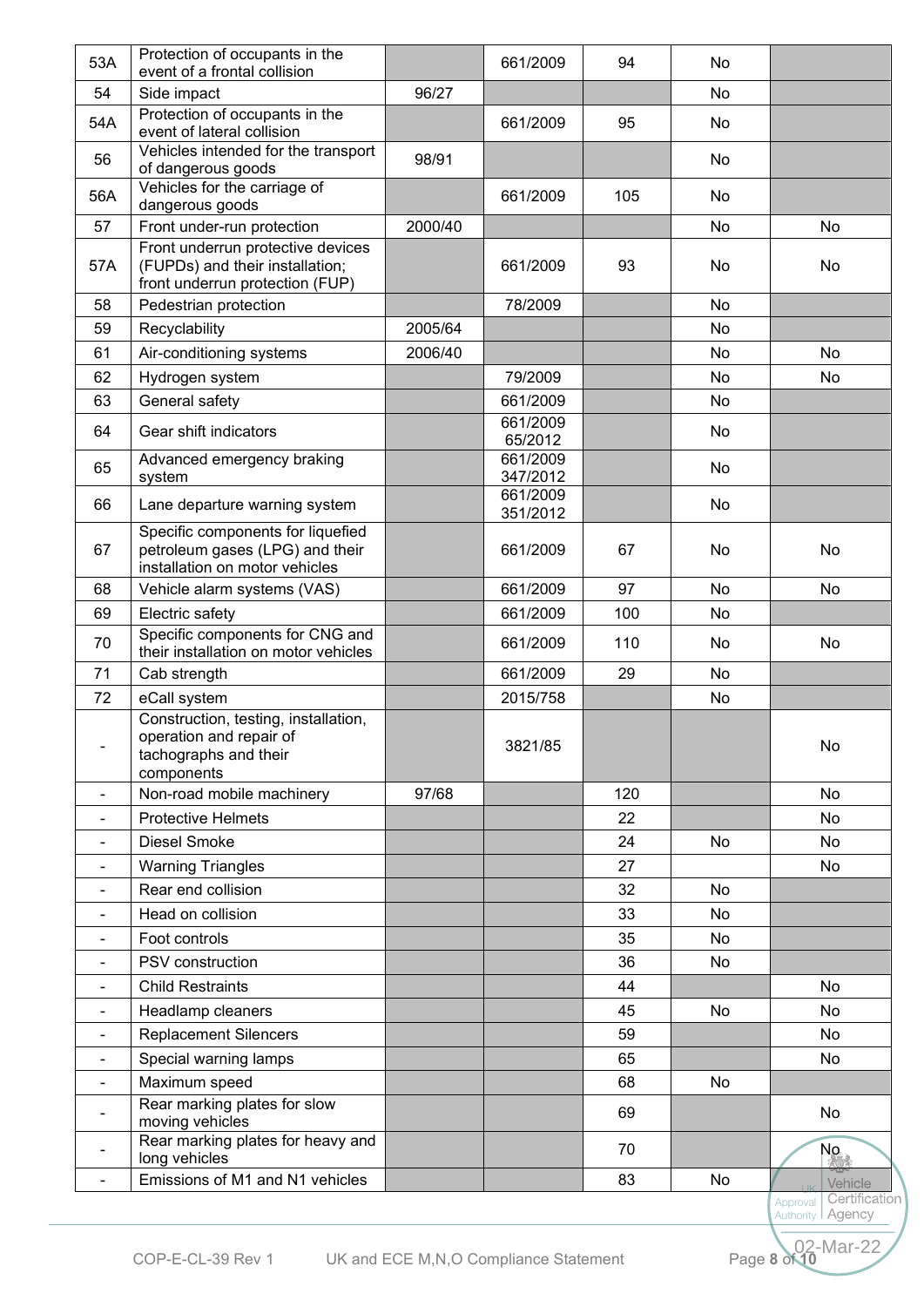| Measurement of the net power<br>85<br>No<br>Replacement braking parts<br>90<br>No<br>$\blacksquare$<br>CO <sub>2</sub> Emissions and fuel<br>101<br>No<br>$\blacksquare$<br>consumption<br>103<br><b>Replacement Catalytic Convertors</b><br>No<br>104<br>Retro-reflective markings<br>No<br>$\blacksquare$<br>Pneumatic tyres for agricultural<br>106<br>No.<br>$\blacksquare$<br>vehicles and their trailers<br>Retreaded pneumatic tyres for<br>108<br>No<br>$\blacksquare$<br>motor vehicles and their trailers<br>Retreaded pneumatic tyres for<br>commercial vehicles and their<br>109<br>No<br>$\overline{a}$<br>trailers<br>111<br>Rollover stability of tanks<br>No<br>$\blacksquare$<br>Headlamps emitting an<br>112<br>No<br>$\blacksquare$<br>asymmetrical passing-beam<br>Headlamps emitting a symmetrical<br>113<br>No<br>$\blacksquare$<br>passing-beam<br>Airbag module for a replacement<br>114<br>No.<br>$\blacksquare$<br>airbag system<br>LPG and CNG Retrofit systems<br>115<br>No<br>No<br>Tyre road noise<br>117<br>No<br>$\blacksquare$<br><b>Cornering Lamps for Power</b><br>119<br>No<br>$\overline{\phantom{a}}$<br><b>Driven Vehicles</b><br>Wheels for passenger cars and<br>124<br>No.<br>$\blacksquare$<br>their trailers<br>126<br>No<br>Partitioning systems<br>Pedestrian safety<br>127<br>No<br>$\blacksquare$<br>128<br>No<br>LED light sources<br>$\blacksquare$<br>129<br>Enhanced child restraint systems<br>No<br>$\blacksquare$<br>130<br>Lane departure warning systems<br>No<br>Advanced emergency braking<br>131<br>No<br>systems<br>Retrofit emission control devices<br>132<br>No<br>No<br>$\blacksquare$<br>Recyclability of motor vehicles<br>133<br>No<br>$\blacksquare$<br>Hydrogen and fuel cell vehicles<br>134<br>No<br>No<br>Pole side impact<br>135<br>No<br>$\blacksquare$<br>Frontal impact with focus on<br>137<br>No<br>restraint systems<br>Quiet road transport vehicles<br>138<br>No<br>No<br>$\blacksquare$<br>(QRTV)<br>Brake assist systems (BAS)<br>139<br>No<br>Electronic stability control (ESC)<br>140<br>No<br>Tyre pressure monitoring systems<br>141<br>No<br>(TPMS)<br>Tyre Installation<br>142<br>No<br>$\blacksquare$<br>Heavy Duty Dual-Fuel Engine<br>143<br>No<br>Retro-fit Systems<br><b>Accident Emergency Call Systems</b><br>144<br>No<br>$\blacksquare$<br>ISOFIX anchorage systems,<br>ISOFIX top tether anchorages and<br>145<br>No<br>i-size seating positions<br>Hydrogen and Fuel Cell Vehicles<br>146<br>No<br>of category L<br>Vehicle | $\blacksquare$ | Fuel consumption | 84 | No |  |
|------------------------------------------------------------------------------------------------------------------------------------------------------------------------------------------------------------------------------------------------------------------------------------------------------------------------------------------------------------------------------------------------------------------------------------------------------------------------------------------------------------------------------------------------------------------------------------------------------------------------------------------------------------------------------------------------------------------------------------------------------------------------------------------------------------------------------------------------------------------------------------------------------------------------------------------------------------------------------------------------------------------------------------------------------------------------------------------------------------------------------------------------------------------------------------------------------------------------------------------------------------------------------------------------------------------------------------------------------------------------------------------------------------------------------------------------------------------------------------------------------------------------------------------------------------------------------------------------------------------------------------------------------------------------------------------------------------------------------------------------------------------------------------------------------------------------------------------------------------------------------------------------------------------------------------------------------------------------------------------------------------------------------------------------------------------------------------------------------------------------------------------------------------------------------------------------------------------------------------------------------------------------------------------------------------------------------------------------------------------------------------------------------------------------------------------------------------------------------------------------------------------------------------|----------------|------------------|----|----|--|
|                                                                                                                                                                                                                                                                                                                                                                                                                                                                                                                                                                                                                                                                                                                                                                                                                                                                                                                                                                                                                                                                                                                                                                                                                                                                                                                                                                                                                                                                                                                                                                                                                                                                                                                                                                                                                                                                                                                                                                                                                                                                                                                                                                                                                                                                                                                                                                                                                                                                                                                                    |                |                  |    |    |  |
|                                                                                                                                                                                                                                                                                                                                                                                                                                                                                                                                                                                                                                                                                                                                                                                                                                                                                                                                                                                                                                                                                                                                                                                                                                                                                                                                                                                                                                                                                                                                                                                                                                                                                                                                                                                                                                                                                                                                                                                                                                                                                                                                                                                                                                                                                                                                                                                                                                                                                                                                    |                |                  |    |    |  |
|                                                                                                                                                                                                                                                                                                                                                                                                                                                                                                                                                                                                                                                                                                                                                                                                                                                                                                                                                                                                                                                                                                                                                                                                                                                                                                                                                                                                                                                                                                                                                                                                                                                                                                                                                                                                                                                                                                                                                                                                                                                                                                                                                                                                                                                                                                                                                                                                                                                                                                                                    |                |                  |    |    |  |
|                                                                                                                                                                                                                                                                                                                                                                                                                                                                                                                                                                                                                                                                                                                                                                                                                                                                                                                                                                                                                                                                                                                                                                                                                                                                                                                                                                                                                                                                                                                                                                                                                                                                                                                                                                                                                                                                                                                                                                                                                                                                                                                                                                                                                                                                                                                                                                                                                                                                                                                                    |                |                  |    |    |  |
|                                                                                                                                                                                                                                                                                                                                                                                                                                                                                                                                                                                                                                                                                                                                                                                                                                                                                                                                                                                                                                                                                                                                                                                                                                                                                                                                                                                                                                                                                                                                                                                                                                                                                                                                                                                                                                                                                                                                                                                                                                                                                                                                                                                                                                                                                                                                                                                                                                                                                                                                    |                |                  |    |    |  |
|                                                                                                                                                                                                                                                                                                                                                                                                                                                                                                                                                                                                                                                                                                                                                                                                                                                                                                                                                                                                                                                                                                                                                                                                                                                                                                                                                                                                                                                                                                                                                                                                                                                                                                                                                                                                                                                                                                                                                                                                                                                                                                                                                                                                                                                                                                                                                                                                                                                                                                                                    |                |                  |    |    |  |
|                                                                                                                                                                                                                                                                                                                                                                                                                                                                                                                                                                                                                                                                                                                                                                                                                                                                                                                                                                                                                                                                                                                                                                                                                                                                                                                                                                                                                                                                                                                                                                                                                                                                                                                                                                                                                                                                                                                                                                                                                                                                                                                                                                                                                                                                                                                                                                                                                                                                                                                                    |                |                  |    |    |  |
|                                                                                                                                                                                                                                                                                                                                                                                                                                                                                                                                                                                                                                                                                                                                                                                                                                                                                                                                                                                                                                                                                                                                                                                                                                                                                                                                                                                                                                                                                                                                                                                                                                                                                                                                                                                                                                                                                                                                                                                                                                                                                                                                                                                                                                                                                                                                                                                                                                                                                                                                    |                |                  |    |    |  |
|                                                                                                                                                                                                                                                                                                                                                                                                                                                                                                                                                                                                                                                                                                                                                                                                                                                                                                                                                                                                                                                                                                                                                                                                                                                                                                                                                                                                                                                                                                                                                                                                                                                                                                                                                                                                                                                                                                                                                                                                                                                                                                                                                                                                                                                                                                                                                                                                                                                                                                                                    |                |                  |    |    |  |
|                                                                                                                                                                                                                                                                                                                                                                                                                                                                                                                                                                                                                                                                                                                                                                                                                                                                                                                                                                                                                                                                                                                                                                                                                                                                                                                                                                                                                                                                                                                                                                                                                                                                                                                                                                                                                                                                                                                                                                                                                                                                                                                                                                                                                                                                                                                                                                                                                                                                                                                                    |                |                  |    |    |  |
|                                                                                                                                                                                                                                                                                                                                                                                                                                                                                                                                                                                                                                                                                                                                                                                                                                                                                                                                                                                                                                                                                                                                                                                                                                                                                                                                                                                                                                                                                                                                                                                                                                                                                                                                                                                                                                                                                                                                                                                                                                                                                                                                                                                                                                                                                                                                                                                                                                                                                                                                    |                |                  |    |    |  |
|                                                                                                                                                                                                                                                                                                                                                                                                                                                                                                                                                                                                                                                                                                                                                                                                                                                                                                                                                                                                                                                                                                                                                                                                                                                                                                                                                                                                                                                                                                                                                                                                                                                                                                                                                                                                                                                                                                                                                                                                                                                                                                                                                                                                                                                                                                                                                                                                                                                                                                                                    |                |                  |    |    |  |
|                                                                                                                                                                                                                                                                                                                                                                                                                                                                                                                                                                                                                                                                                                                                                                                                                                                                                                                                                                                                                                                                                                                                                                                                                                                                                                                                                                                                                                                                                                                                                                                                                                                                                                                                                                                                                                                                                                                                                                                                                                                                                                                                                                                                                                                                                                                                                                                                                                                                                                                                    |                |                  |    |    |  |
|                                                                                                                                                                                                                                                                                                                                                                                                                                                                                                                                                                                                                                                                                                                                                                                                                                                                                                                                                                                                                                                                                                                                                                                                                                                                                                                                                                                                                                                                                                                                                                                                                                                                                                                                                                                                                                                                                                                                                                                                                                                                                                                                                                                                                                                                                                                                                                                                                                                                                                                                    |                |                  |    |    |  |
|                                                                                                                                                                                                                                                                                                                                                                                                                                                                                                                                                                                                                                                                                                                                                                                                                                                                                                                                                                                                                                                                                                                                                                                                                                                                                                                                                                                                                                                                                                                                                                                                                                                                                                                                                                                                                                                                                                                                                                                                                                                                                                                                                                                                                                                                                                                                                                                                                                                                                                                                    |                |                  |    |    |  |
|                                                                                                                                                                                                                                                                                                                                                                                                                                                                                                                                                                                                                                                                                                                                                                                                                                                                                                                                                                                                                                                                                                                                                                                                                                                                                                                                                                                                                                                                                                                                                                                                                                                                                                                                                                                                                                                                                                                                                                                                                                                                                                                                                                                                                                                                                                                                                                                                                                                                                                                                    |                |                  |    |    |  |
|                                                                                                                                                                                                                                                                                                                                                                                                                                                                                                                                                                                                                                                                                                                                                                                                                                                                                                                                                                                                                                                                                                                                                                                                                                                                                                                                                                                                                                                                                                                                                                                                                                                                                                                                                                                                                                                                                                                                                                                                                                                                                                                                                                                                                                                                                                                                                                                                                                                                                                                                    |                |                  |    |    |  |
|                                                                                                                                                                                                                                                                                                                                                                                                                                                                                                                                                                                                                                                                                                                                                                                                                                                                                                                                                                                                                                                                                                                                                                                                                                                                                                                                                                                                                                                                                                                                                                                                                                                                                                                                                                                                                                                                                                                                                                                                                                                                                                                                                                                                                                                                                                                                                                                                                                                                                                                                    |                |                  |    |    |  |
|                                                                                                                                                                                                                                                                                                                                                                                                                                                                                                                                                                                                                                                                                                                                                                                                                                                                                                                                                                                                                                                                                                                                                                                                                                                                                                                                                                                                                                                                                                                                                                                                                                                                                                                                                                                                                                                                                                                                                                                                                                                                                                                                                                                                                                                                                                                                                                                                                                                                                                                                    |                |                  |    |    |  |
|                                                                                                                                                                                                                                                                                                                                                                                                                                                                                                                                                                                                                                                                                                                                                                                                                                                                                                                                                                                                                                                                                                                                                                                                                                                                                                                                                                                                                                                                                                                                                                                                                                                                                                                                                                                                                                                                                                                                                                                                                                                                                                                                                                                                                                                                                                                                                                                                                                                                                                                                    |                |                  |    |    |  |
|                                                                                                                                                                                                                                                                                                                                                                                                                                                                                                                                                                                                                                                                                                                                                                                                                                                                                                                                                                                                                                                                                                                                                                                                                                                                                                                                                                                                                                                                                                                                                                                                                                                                                                                                                                                                                                                                                                                                                                                                                                                                                                                                                                                                                                                                                                                                                                                                                                                                                                                                    |                |                  |    |    |  |
|                                                                                                                                                                                                                                                                                                                                                                                                                                                                                                                                                                                                                                                                                                                                                                                                                                                                                                                                                                                                                                                                                                                                                                                                                                                                                                                                                                                                                                                                                                                                                                                                                                                                                                                                                                                                                                                                                                                                                                                                                                                                                                                                                                                                                                                                                                                                                                                                                                                                                                                                    |                |                  |    |    |  |
|                                                                                                                                                                                                                                                                                                                                                                                                                                                                                                                                                                                                                                                                                                                                                                                                                                                                                                                                                                                                                                                                                                                                                                                                                                                                                                                                                                                                                                                                                                                                                                                                                                                                                                                                                                                                                                                                                                                                                                                                                                                                                                                                                                                                                                                                                                                                                                                                                                                                                                                                    |                |                  |    |    |  |
|                                                                                                                                                                                                                                                                                                                                                                                                                                                                                                                                                                                                                                                                                                                                                                                                                                                                                                                                                                                                                                                                                                                                                                                                                                                                                                                                                                                                                                                                                                                                                                                                                                                                                                                                                                                                                                                                                                                                                                                                                                                                                                                                                                                                                                                                                                                                                                                                                                                                                                                                    |                |                  |    |    |  |
|                                                                                                                                                                                                                                                                                                                                                                                                                                                                                                                                                                                                                                                                                                                                                                                                                                                                                                                                                                                                                                                                                                                                                                                                                                                                                                                                                                                                                                                                                                                                                                                                                                                                                                                                                                                                                                                                                                                                                                                                                                                                                                                                                                                                                                                                                                                                                                                                                                                                                                                                    |                |                  |    |    |  |
|                                                                                                                                                                                                                                                                                                                                                                                                                                                                                                                                                                                                                                                                                                                                                                                                                                                                                                                                                                                                                                                                                                                                                                                                                                                                                                                                                                                                                                                                                                                                                                                                                                                                                                                                                                                                                                                                                                                                                                                                                                                                                                                                                                                                                                                                                                                                                                                                                                                                                                                                    |                |                  |    |    |  |
|                                                                                                                                                                                                                                                                                                                                                                                                                                                                                                                                                                                                                                                                                                                                                                                                                                                                                                                                                                                                                                                                                                                                                                                                                                                                                                                                                                                                                                                                                                                                                                                                                                                                                                                                                                                                                                                                                                                                                                                                                                                                                                                                                                                                                                                                                                                                                                                                                                                                                                                                    |                |                  |    |    |  |
|                                                                                                                                                                                                                                                                                                                                                                                                                                                                                                                                                                                                                                                                                                                                                                                                                                                                                                                                                                                                                                                                                                                                                                                                                                                                                                                                                                                                                                                                                                                                                                                                                                                                                                                                                                                                                                                                                                                                                                                                                                                                                                                                                                                                                                                                                                                                                                                                                                                                                                                                    |                |                  |    |    |  |
|                                                                                                                                                                                                                                                                                                                                                                                                                                                                                                                                                                                                                                                                                                                                                                                                                                                                                                                                                                                                                                                                                                                                                                                                                                                                                                                                                                                                                                                                                                                                                                                                                                                                                                                                                                                                                                                                                                                                                                                                                                                                                                                                                                                                                                                                                                                                                                                                                                                                                                                                    |                |                  |    |    |  |
|                                                                                                                                                                                                                                                                                                                                                                                                                                                                                                                                                                                                                                                                                                                                                                                                                                                                                                                                                                                                                                                                                                                                                                                                                                                                                                                                                                                                                                                                                                                                                                                                                                                                                                                                                                                                                                                                                                                                                                                                                                                                                                                                                                                                                                                                                                                                                                                                                                                                                                                                    |                |                  |    |    |  |
|                                                                                                                                                                                                                                                                                                                                                                                                                                                                                                                                                                                                                                                                                                                                                                                                                                                                                                                                                                                                                                                                                                                                                                                                                                                                                                                                                                                                                                                                                                                                                                                                                                                                                                                                                                                                                                                                                                                                                                                                                                                                                                                                                                                                                                                                                                                                                                                                                                                                                                                                    |                |                  |    |    |  |
|                                                                                                                                                                                                                                                                                                                                                                                                                                                                                                                                                                                                                                                                                                                                                                                                                                                                                                                                                                                                                                                                                                                                                                                                                                                                                                                                                                                                                                                                                                                                                                                                                                                                                                                                                                                                                                                                                                                                                                                                                                                                                                                                                                                                                                                                                                                                                                                                                                                                                                                                    |                |                  |    |    |  |
|                                                                                                                                                                                                                                                                                                                                                                                                                                                                                                                                                                                                                                                                                                                                                                                                                                                                                                                                                                                                                                                                                                                                                                                                                                                                                                                                                                                                                                                                                                                                                                                                                                                                                                                                                                                                                                                                                                                                                                                                                                                                                                                                                                                                                                                                                                                                                                                                                                                                                                                                    |                |                  |    |    |  |
|                                                                                                                                                                                                                                                                                                                                                                                                                                                                                                                                                                                                                                                                                                                                                                                                                                                                                                                                                                                                                                                                                                                                                                                                                                                                                                                                                                                                                                                                                                                                                                                                                                                                                                                                                                                                                                                                                                                                                                                                                                                                                                                                                                                                                                                                                                                                                                                                                                                                                                                                    |                |                  |    |    |  |
|                                                                                                                                                                                                                                                                                                                                                                                                                                                                                                                                                                                                                                                                                                                                                                                                                                                                                                                                                                                                                                                                                                                                                                                                                                                                                                                                                                                                                                                                                                                                                                                                                                                                                                                                                                                                                                                                                                                                                                                                                                                                                                                                                                                                                                                                                                                                                                                                                                                                                                                                    |                |                  |    |    |  |
|                                                                                                                                                                                                                                                                                                                                                                                                                                                                                                                                                                                                                                                                                                                                                                                                                                                                                                                                                                                                                                                                                                                                                                                                                                                                                                                                                                                                                                                                                                                                                                                                                                                                                                                                                                                                                                                                                                                                                                                                                                                                                                                                                                                                                                                                                                                                                                                                                                                                                                                                    |                |                  |    |    |  |

Approval **Authority**